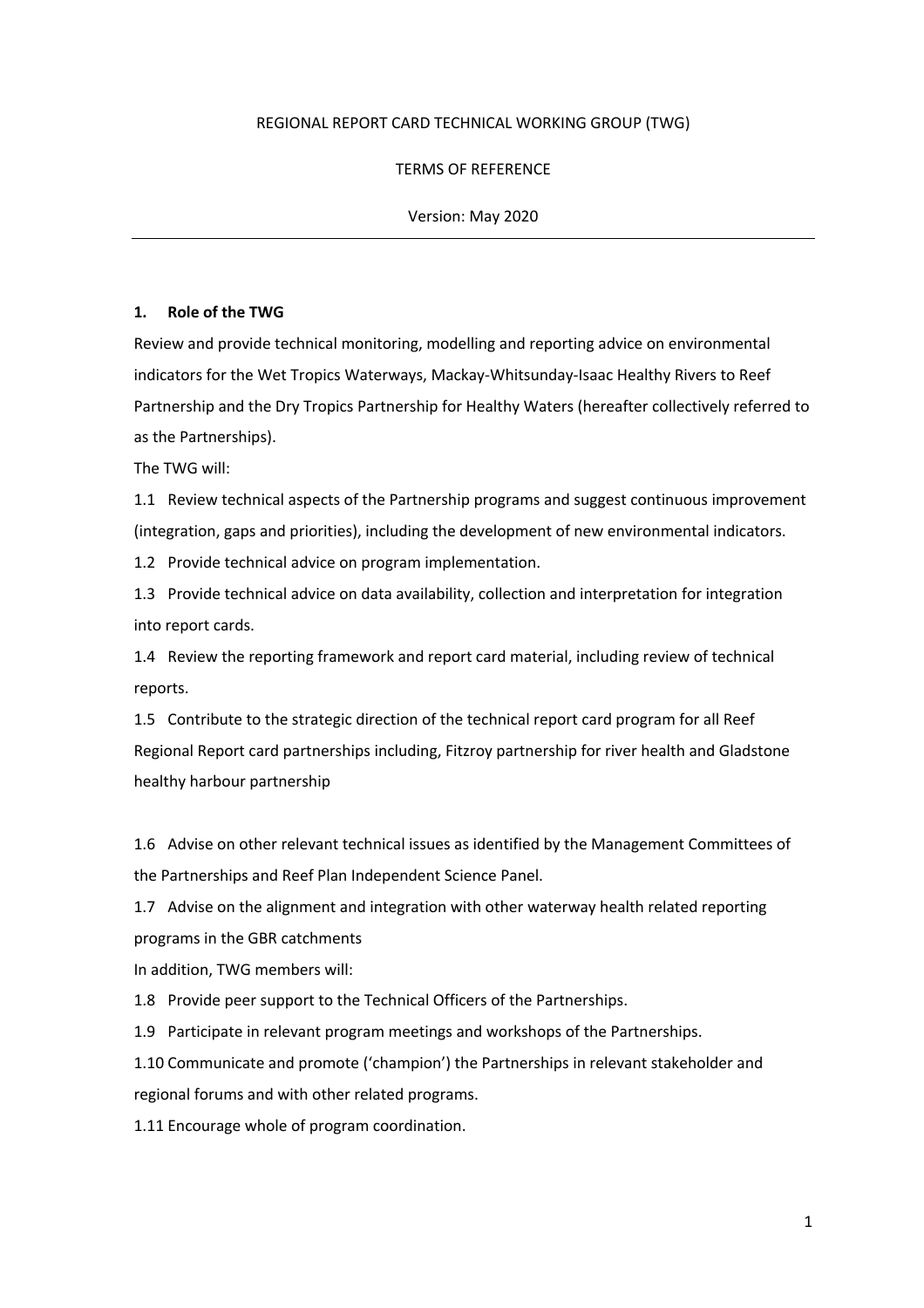The Paddock to Reef program Coordination Advisory Group (CAG) and the Regional Report Card Technical Working Group (TWG) function to deliver the Catchment and Estuary theme under the Reef 2050 Plan Reef Integrated Monitoring and Reporting Program (RIMReP). The further development of marine indicators will be informed through other RIMReP specialist working groups.

## **2. Operation**

2.1 TWG meetings will be chaired by an independent chair

2.2 Partnership technical officers or the Chair will report TWG recommendations to the Management Committees of the Partnerships.

2.3 TWG members will work closely with technical officers of the Partnerships, CAG and the Reef Plan Independent Science Panel.

2.4 The TWG will consist of:

- **Operational members**: chair / secretariat / technical officers. The secretariat and technical officers will attend all relevant meetings. Operational members will vote.
- **Core members** will attend all meetings when available.
- **Expert members** will attend meetings where their specific expertise is required to address specific agenda items.
- **Regional members** will attend meetings related to their specific region and regional expertise.

2.5 TWG meetings must be attended by > 50 % of the core members who, along with the Chair and technical officers, will determine whether there are sufficient expert and regional members present at the meeting to provide robust advice or review required for endorsement of the tabled agenda items.

2.6 The core TWG members are expected to convene on at least six separate occasions across the calendar year for full day meetings, which will be held on a rotational basis in Brisbane, Mackay, Cairns and Townsville.

2.7 The expert TWG members will convene on up to six separate meetings. Attendance will be determined by the agenda.

2.8 Review material will be provided to relevant TWG members at least five business days before the due date for comments.

2.9 TWG members will follow up assigned actions in agreed timeframes and review and update the online action tracker on a regular basis.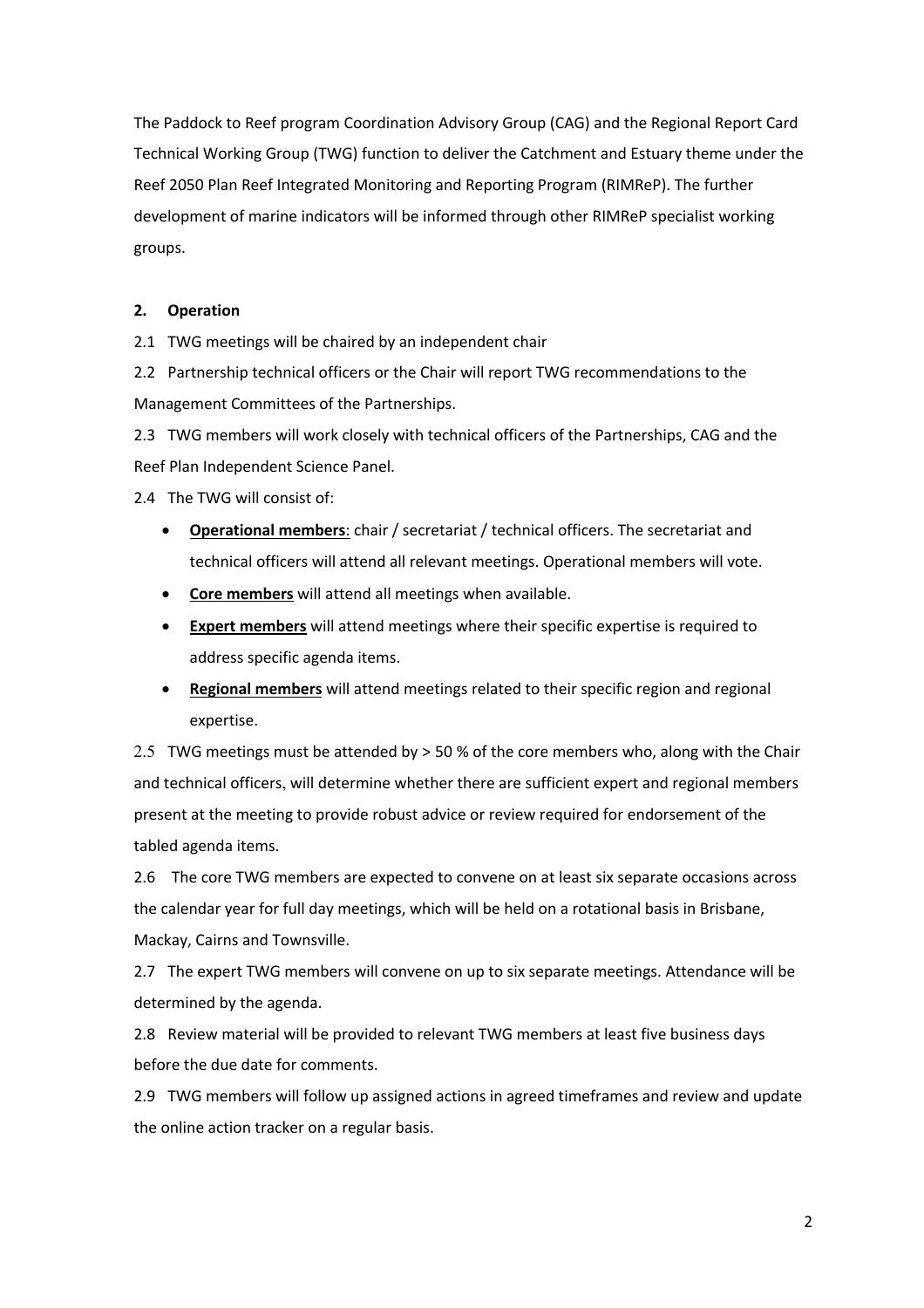### **3. Secretariat and operational support**

3.1 Technical officers are to lead the development of technical papers and reports, and the collation, analysis and documentation of methods and results for their respective report cards for review by TWG and the Reef Independent Science Panel (ISP).

3.2 The Office of the Great Barrier Reef (OGBR) and the technical officers will provide secretariat assistance to the TWG. The secretariat will coordinate meetings; finalise agendas; take minutes at meetings; track meeting actions and other administrative functions.

3.3 The meetings will be held on a rotational basis between the report card locations. The host technical officer or secretariat will organise all logistics for room and catering.

3.4 The draft minutes will be available to the members within 10 days of a TWG meeting.

3.5 Material provided to the TWG for review are confidential drafts and not for distribution, unless stated otherwise.

3.6 TWG members will have an opportunity to provide feedback on TWG processes annually during strategic TWG meetings.

#### **4. Specialist sub meetings**

4.1 TWG members will endorse the formation and membership of specialist sub meetings, to address technical matters that require more detailed advice or review, and that may be outside the scope of the existing TWG expertise.

4.2 Technical matters may be identified by the Partnerships, the ISP or the TWG.

4.3 A member of the TWG will attend specialist sub meetings to represent the TWG and will report back the findings of the specialist sub meeting for general endorsement by the core TWG members.

#### **5. Chair Duties**

5.1 The Chair will be engaged on a 24 month term.

5.2 The Chair position will be selected through an open process and advertised externally.

5.3 The Chair appointment will be decided by a majority vote of the TWG members and technical officers.

5.4 The Chair appointment will be subject to a four month probation period.

5.5 Technical officers will have an opportunity to provide feedback on Chair's performance annually.

5.6 The Chair will play a strategic role, having oversight over all report cards, and identifying alignment with existing Reef policy and collaborative opportunities where possible.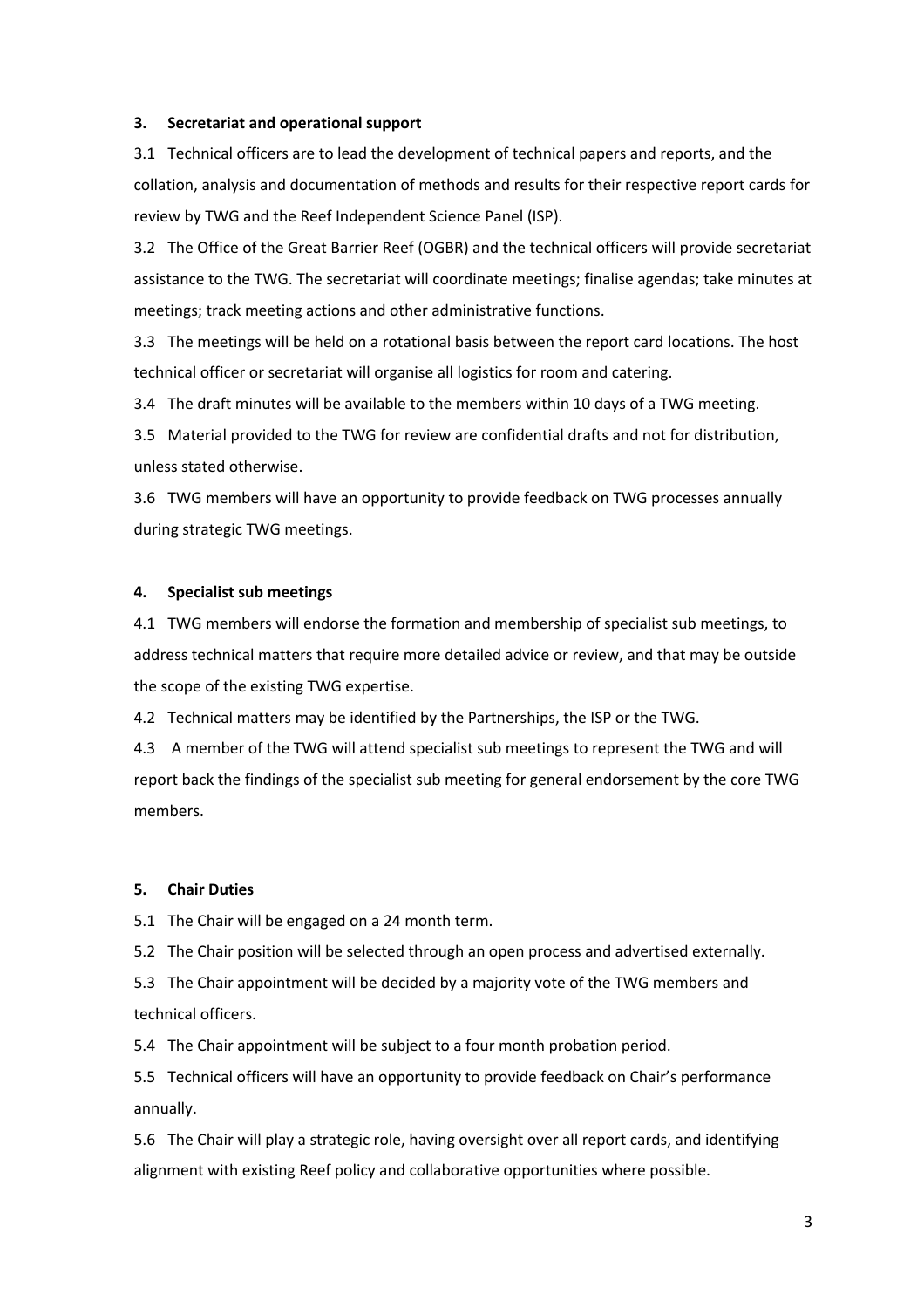5.7 The Chair is required to review papers and officiate TWG meetings to guide technical decisions.

5.8 The Chair is considered a "core" TWG member and is required to attend all TWG meetings.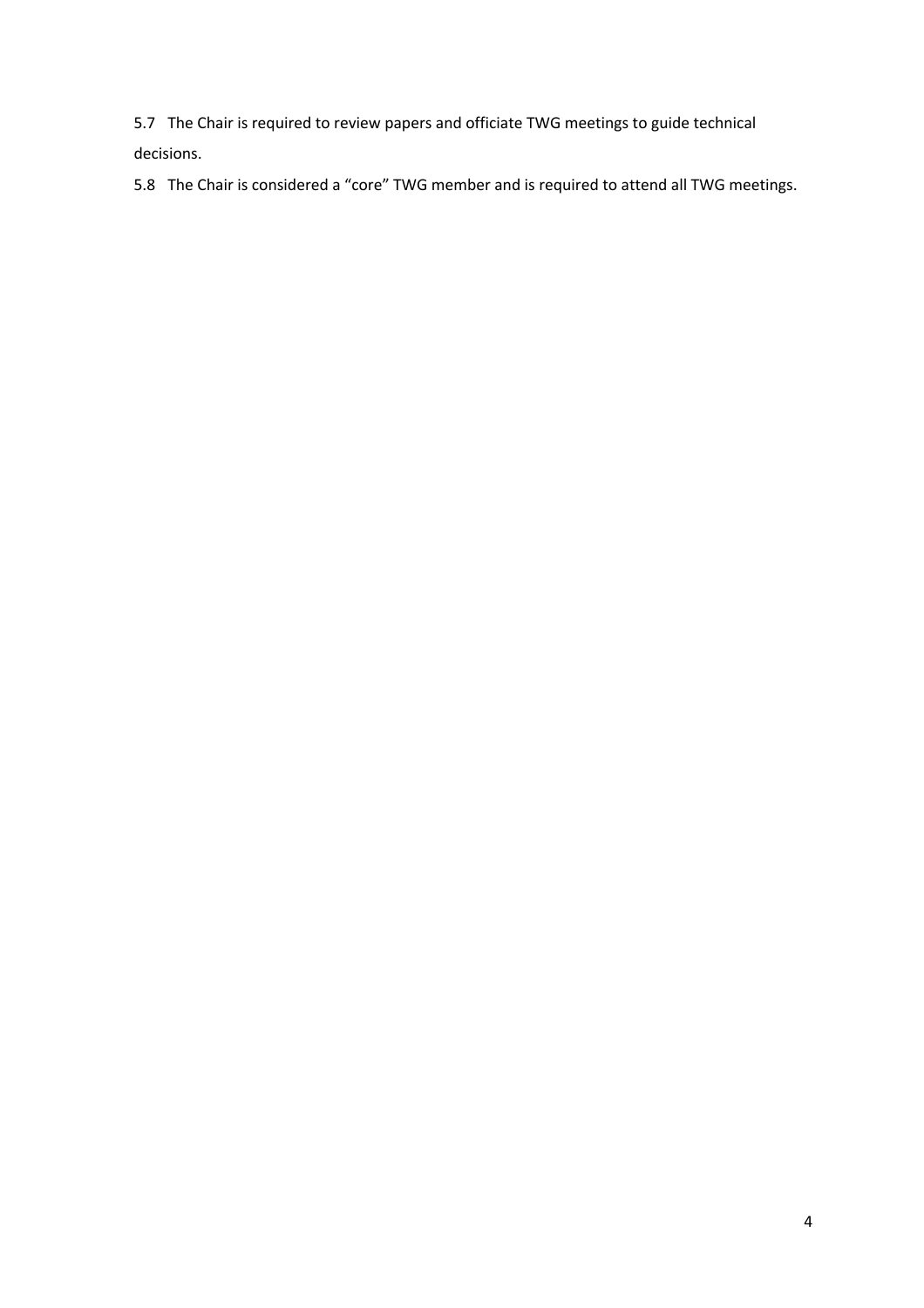## **6. Membership**

6.1 Members are nominated and invited by the Partnership or Management Committees of Wet Tropics Waterways; the Dry Tropics Partnership for Healthy Waters and the Mackay-Whitsunday-Isaac Healthy Rivers to Reef Partnership.

6.2 Gladstone Healthy Harbour Partnership and Fitzroy Partnership for River Health science officers and/or Chairs are invited to attend where relevant.

6.3 The TWG is a skills-based membership that aligns with the reporting methodology endorsed by the various Partnerships.

6.4 If a member is unable to attend a meeting, proxies must have similar expertise to the member; representation by organisation will not be permitted.

6.5 The TWG members must have expertise in one or more of the following:

## CORE MEMBERS

- Report Cards / Scoring and scaling methodology
- Catchment and estuarine water quality and ecosystem health reporting
- Marine water quality and ecosystem health reporting
- Urban management and planning
- RIMReP linkage
- Ports/industry monitoring

## EXPERT MEMBERS

- Human dimension (representative from RIMReP HD working group)
- Indigenous Cultural heritage
- Economics
- Data Analysis and Statistics (specialist tasks)
- Water quality modelling and reporting
- Loads and pesticides monitoring
- Seagrass ecology and monitoring
- Coral reef ecology and monitoring
- Fisheries
- Freshwater fish ecology and diversity
- Geology/Hydrology/Groundwater
- Port related monitoring
- Wetland (mangrove, saltmarsh, lake) ecology and monitoring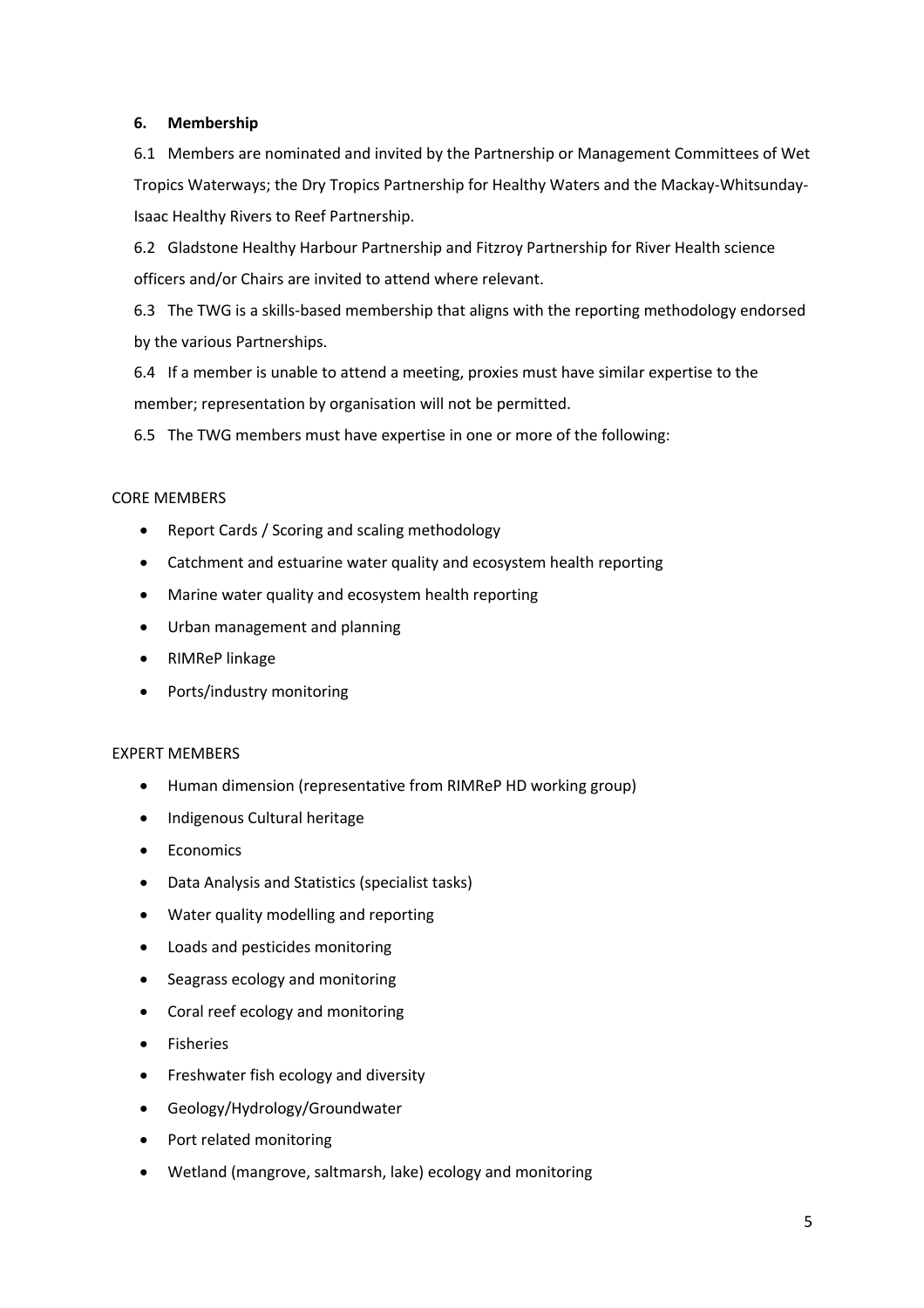- Stewardship monitoring and reporting
- Aquatic weeds and pest species
- Citizen science

# REGIONAL MEMBERS

- Wet Tropics (northern limit to southern) waterways and regional knowledge
- Dry Tropics (Black, Ross and Boule catchments) waterways and regional knowledge
- Mackay-Whitsunday-Isaac (northern to southern limit) waterways and regional knowledge

# REGIONAL REPORT CARD MEMBERS

• Expertise requested from: South East Queensland Healthy Land and Water; Fitzroy Partnership for River Health; or Gladstone Healthy Harbour Partnership as required

The current list of core, expert and regionally specific members is documented in Appendix A.

The expertise required for the TWG is expected to expand to include human dimensions and economics. A suitable approach for this expansion is being investigated.

# **7. TWG costs**

7.1 Upon request, flight costs and where necessary, overnight accommodation for TWG members will be covered (and equally shared) by the respective Partnership budgets.

7.2 Flights and overnight accommodation for meetings are to be paid for upon approval by the individual Partnership Executive Officers or Project Managers.

7.3 Chair costs will be divided equally between the Partnerships.

7.4 Costs for TWG meetings, including members' travel and accommodation, meeting room hire and catering, will be shared by the Partnerships based on an agreed arrangement between the Partnerships.

7.5 The Queensland Government staff travel costs will be covered by their respective departments.

# **8. Leaving the Working Group**

8.1 Members may withdraw from the TWG at any time by written notice to the Chair of the TWG.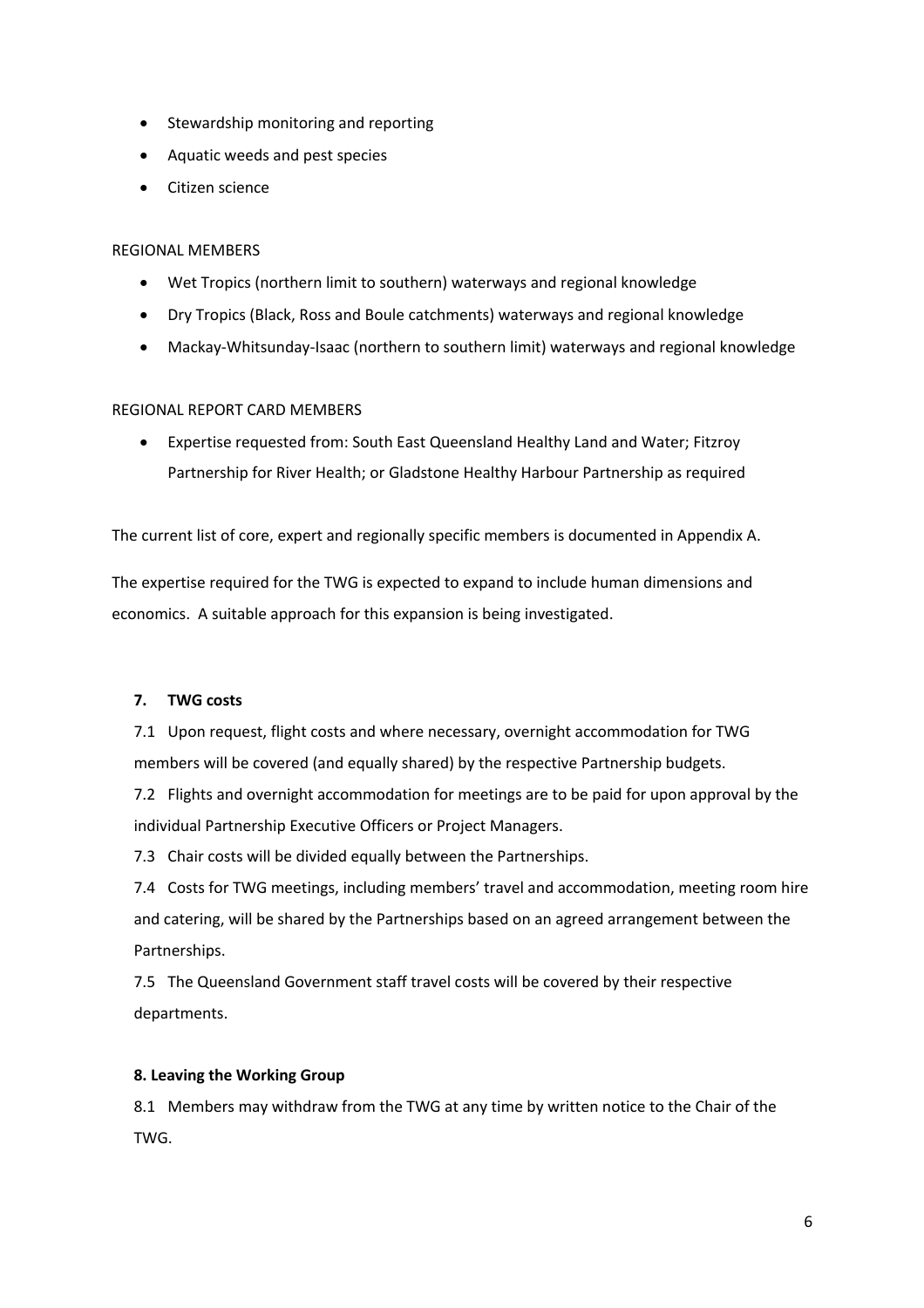8.2 A replacement representative will be approved by the Management Committees of the Partnerships.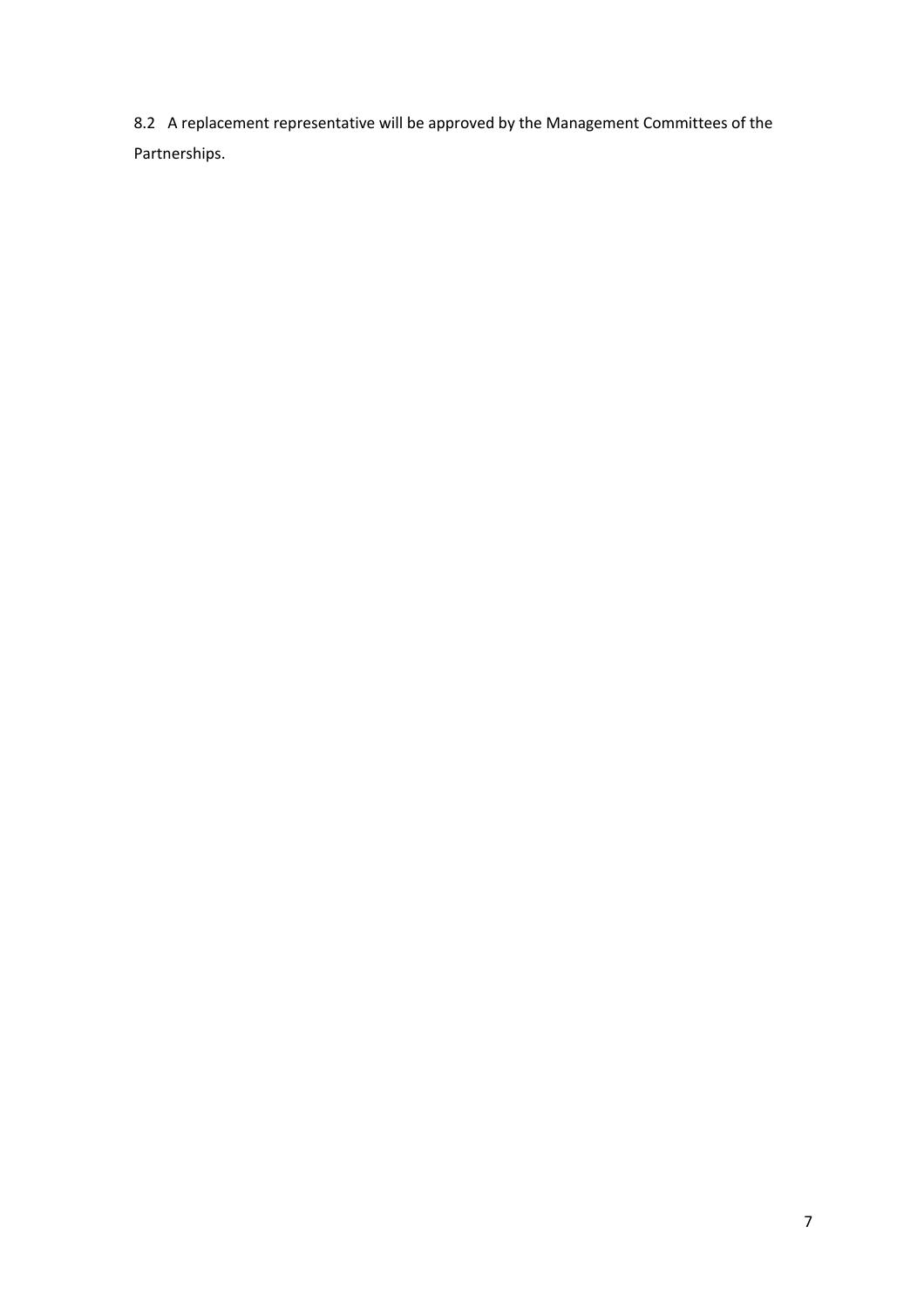# **Appendix A. Regional report card Technical Working Group core and regionally specific members**

| <b>Expertise/Position</b>                                                     | Person                                                                                 | Organisation                                          | <b>Location</b>                             |  |  |
|-------------------------------------------------------------------------------|----------------------------------------------------------------------------------------|-------------------------------------------------------|---------------------------------------------|--|--|
| <b>Operational members</b>                                                    |                                                                                        |                                                       |                                             |  |  |
| <b>TWG Chair</b>                                                              | Di Tarte                                                                               | Independent                                           | <b>Brisbane</b>                             |  |  |
| Secretariat                                                                   |                                                                                        | Qld Govt. DES                                         | <b>Brisbane</b>                             |  |  |
| <b>Technical Officers</b>                                                     | Richard Hunt,<br>Tegan<br>Whitehead and<br>/ Alysha Lee                                | Partnerships                                          | Cairns, Townsville and<br>Mackay/Proserpine |  |  |
|                                                                               | Core members - attendance at all meetings                                              |                                                       |                                             |  |  |
| Paddock to Reef /<br>QLD water quality<br>policy / Catchment<br>water quality | Carl Mitchell                                                                          | Qld Govt. DES                                         | <b>Brisbane</b>                             |  |  |
| Catchment water<br>quality / Report<br>Cards                                  | <b>Michael Holmes</b><br>and/or David<br>Moffatt,<br>Andrew Moss/<br>Michael<br>Newham | Old Govt. DES                                         | <b>Brisbane</b>                             |  |  |
| Urban<br>Management and<br>Planning & Total<br>water cycle<br>management      | Lynne Powell                                                                           | Qld Govt. DES /<br>Cairns Regional<br>Council         | Brisbane / Cairns                           |  |  |
| Estuarine and<br>Marine Water<br>quality and<br>ecosystems                    | <b>Andrew Moss</b>                                                                     | Qld Govt. DES                                         | <b>Brisbane</b>                             |  |  |
| Marine ecosystems<br>and RIMReP                                               |                                                                                        | Aus Govt.<br><b>GBRMPA</b>                            | Townsville / Rockhampton                    |  |  |
| Ports/industry<br>monitoring                                                  | Adam<br>Fletcher/Nicola<br><b>Stokes</b>                                               | Determined by<br>agenda and/or<br>meeting<br>location | Cairns / Townsville /<br>Mackay             |  |  |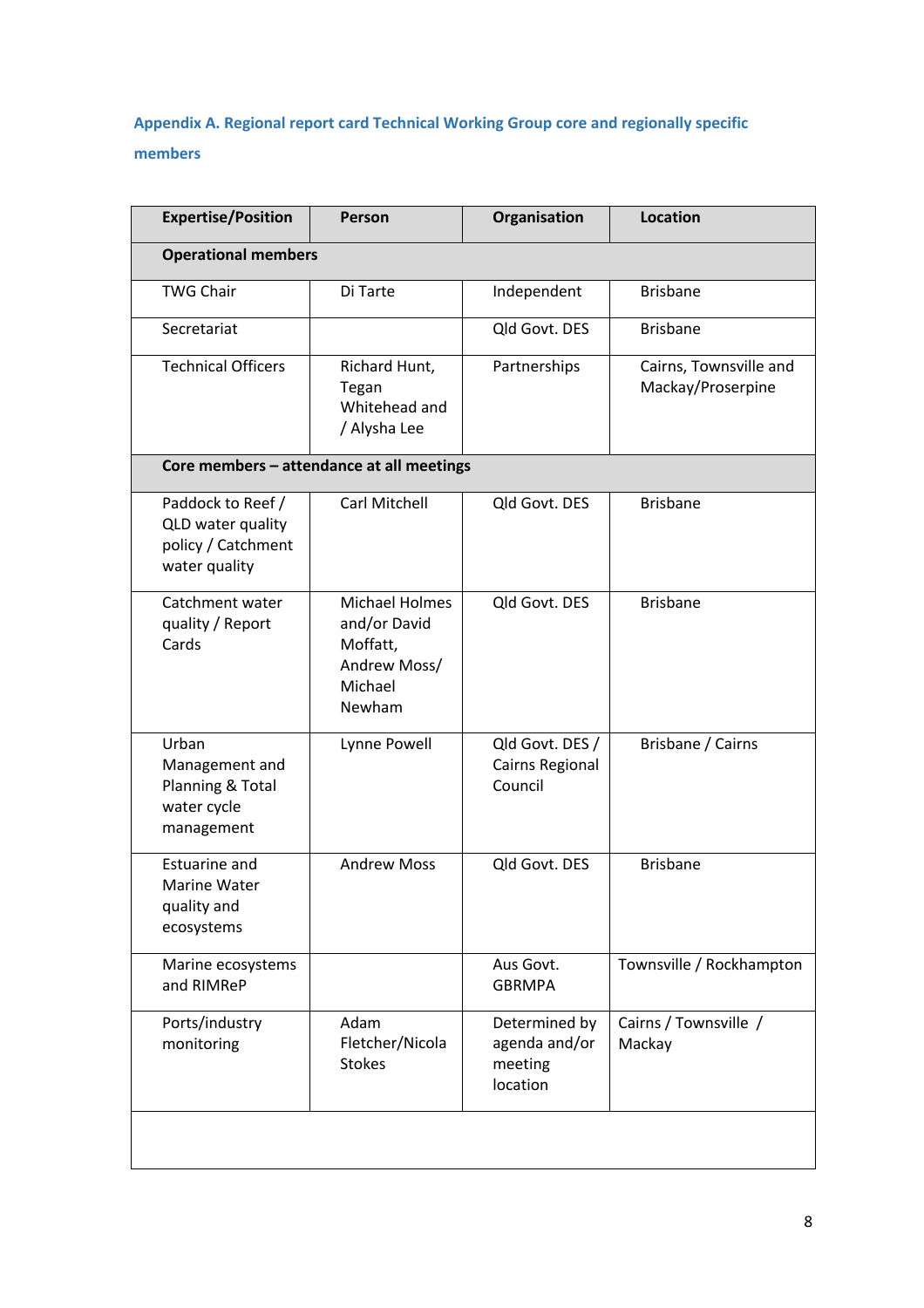| Expert members - attendance where expertise is needed to address agenda items or at<br>specialist sub meetings                                   |                                                 |                                             |                     |  |  |
|--------------------------------------------------------------------------------------------------------------------------------------------------|-------------------------------------------------|---------------------------------------------|---------------------|--|--|
| Loads and pesticide<br>monitoring                                                                                                                | Reinier Mann                                    | Qld Govt. DES                               | <b>Brisbane</b>     |  |  |
| Data analysis and<br>statistics                                                                                                                  | <b>Bill Venables</b>                            | Qld Govt. DES                               | <b>Brisbane</b>     |  |  |
| Indigenous cultural<br>heritage                                                                                                                  |                                                 |                                             |                     |  |  |
| Economics                                                                                                                                        | John Rolfe                                      | CQU                                         | Gladstone           |  |  |
| <b>Human Dimensions</b>                                                                                                                          | Bruce Taylor/<br>Matt Curnock                   | <b>CSIRO</b>                                | Brisbane/Townsville |  |  |
| Citizen Science                                                                                                                                  | Jenn Loder                                      | <b>GBRF</b>                                 | <b>Brisbane</b>     |  |  |
| Offshore<br>ecosystems                                                                                                                           | Angus<br>Thompson                               | <b>AIMS</b>                                 | Townsville          |  |  |
| Coastal landscape<br>ecology and<br>processes / urban<br>ecology                                                                                 | Nathan<br>Waltham                               | TropWater                                   | Townsville          |  |  |
| Freshwater fish<br>monitoring                                                                                                                    | David Moffatt                                   | Qld Govt. DES                               | <b>Brisbane</b>     |  |  |
| <b>Fisheries</b>                                                                                                                                 | Peter Kind                                      | Qld Govt. DAF                               | <b>Brisbane</b>     |  |  |
| Seagrass                                                                                                                                         | Michael<br>Rasheed and/or<br><b>Alex Carter</b> | James Cook<br>University                    | Cairns              |  |  |
| Mangroves                                                                                                                                        | Judith Wake                                     | Central Qld Uni                             | Mackay              |  |  |
| Coral monitoring                                                                                                                                 | Angus<br>Thompson                               | Aus Govt. AIMS                              | Townsville          |  |  |
| Hydrology/Ground<br>water                                                                                                                        | Glynis Orr                                      | Qld Govt.<br><b>DNRME</b>                   | Cairns              |  |  |
| Regional members - attendance at all regional meetings and in some cases at other<br>meetings or special sub meetings when expertise is required |                                                 |                                             |                     |  |  |
| Cairns / Wet Tropics                                                                                                                             |                                                 |                                             |                     |  |  |
| Urban                                                                                                                                            | Lynne Powell                                    | Cairns Regional<br>Council                  | Cairns              |  |  |
| Biosecurity/systems<br>repair/WT regional<br>knowledge                                                                                           | <b>Travis Sydes</b>                             | FNQ Regional<br>Organisation of<br>Councils | Cairns              |  |  |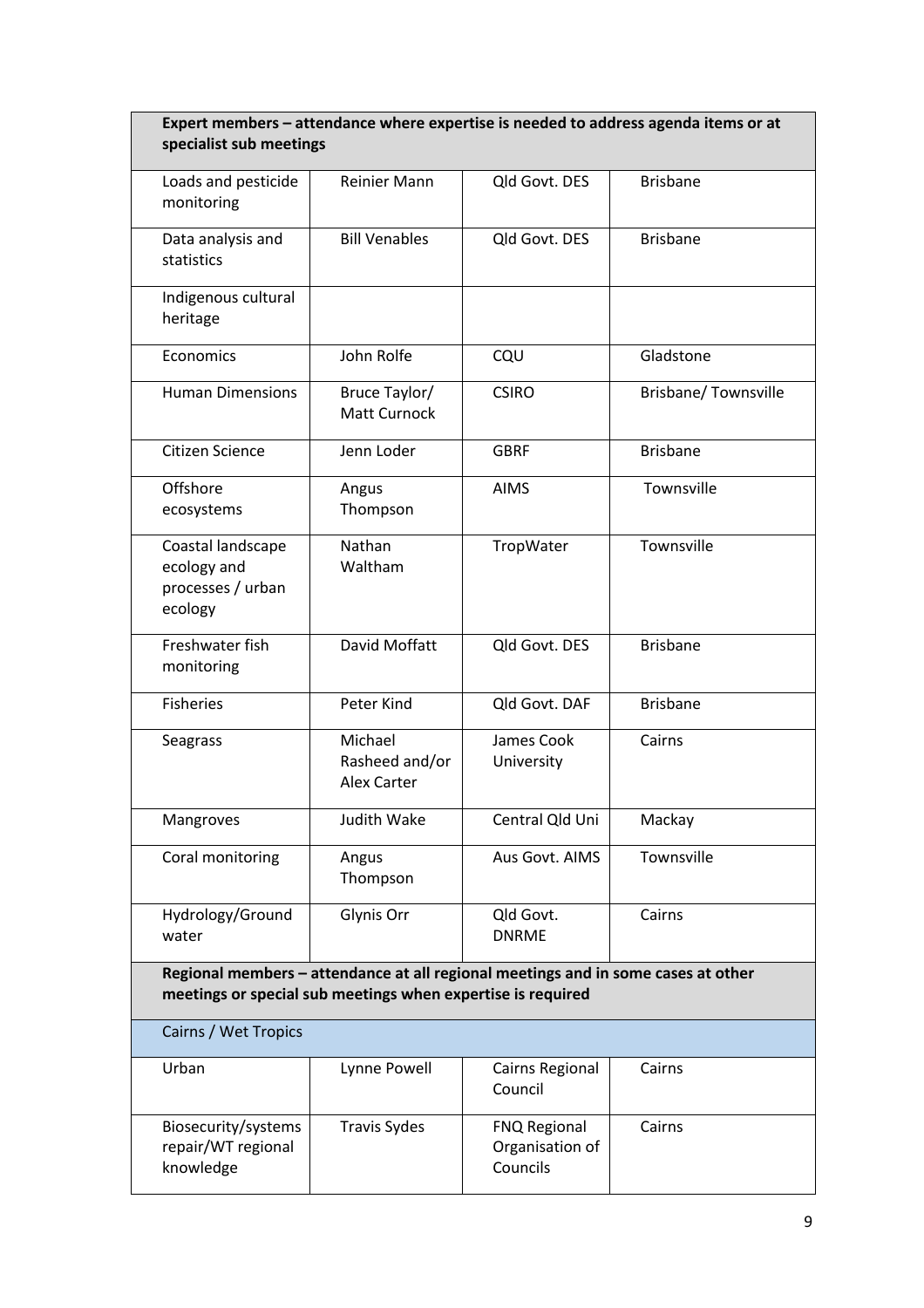| <b>Ports Marine</b><br>monitoring                                          | Adam Fletcher                     | Ports North                                                   | Cairns            |  |  |
|----------------------------------------------------------------------------|-----------------------------------|---------------------------------------------------------------|-------------------|--|--|
| <b>WT Regional</b><br>knowledge /<br>waterway<br>management                | Michael Nash                      | Aqua sea<br>Enterprises                                       | Ingham            |  |  |
| <b>Technical Officers</b>                                                  | <b>Richard Hunt</b>               | <b>Wet Tropics</b><br>Waterways                               | Cairns            |  |  |
| <b>Townsville / Dry Tropics</b>                                            |                                   |                                                               |                   |  |  |
| Marine biology,<br>data base<br>development and<br>management              | Lyndon<br>Llewellyn               | <b>AIMS</b>                                                   | Townsville        |  |  |
| Social data, SELTMP                                                        | Matt Curnock                      | <b>CSIRO</b>                                                  | Townsville        |  |  |
| Marine scientist,<br>coastal ecosystems                                    | Paul Groves                       | <b>GBRMPA</b>                                                 | Townsville        |  |  |
| Water quality in<br>freshwater,<br>estuarine and<br>marine areas           | Stephen Lewis                     | <b>JCU</b>                                                    | Townsville        |  |  |
| <b>Townsville Ports</b><br>monitoring                                      | Melinda<br>Louden/ Elaine<br>Glen | <b>Townsville Port</b>                                        | Townsville        |  |  |
| Urban, urban water<br>management                                           | <b>Chris Manning</b>              | <b>Townsville City</b><br>Council                             | Townsville        |  |  |
| <b>Technical Officer</b>                                                   | Tegan<br>Whitehead                | <b>Dry Tropics</b><br>Partnership for<br>Healthy<br>Waterways | Townsville        |  |  |
| Mackay / Whitsunday Islands                                                |                                   |                                                               |                   |  |  |
| Water quality<br>monitoring and<br>MW regional<br>knowledge                | Ken Rohde                         | Qld Govt.<br><b>DNRME</b>                                     | Mackay            |  |  |
| Mackay<br>Whitsundays<br>regional, water<br>quality and urban<br>knowledge | Robyn<br>Birkett/Scott<br>Hardy   | Whitsunday &<br>Mackay<br>Regional<br>Councils                | Proserpine/Mackay |  |  |